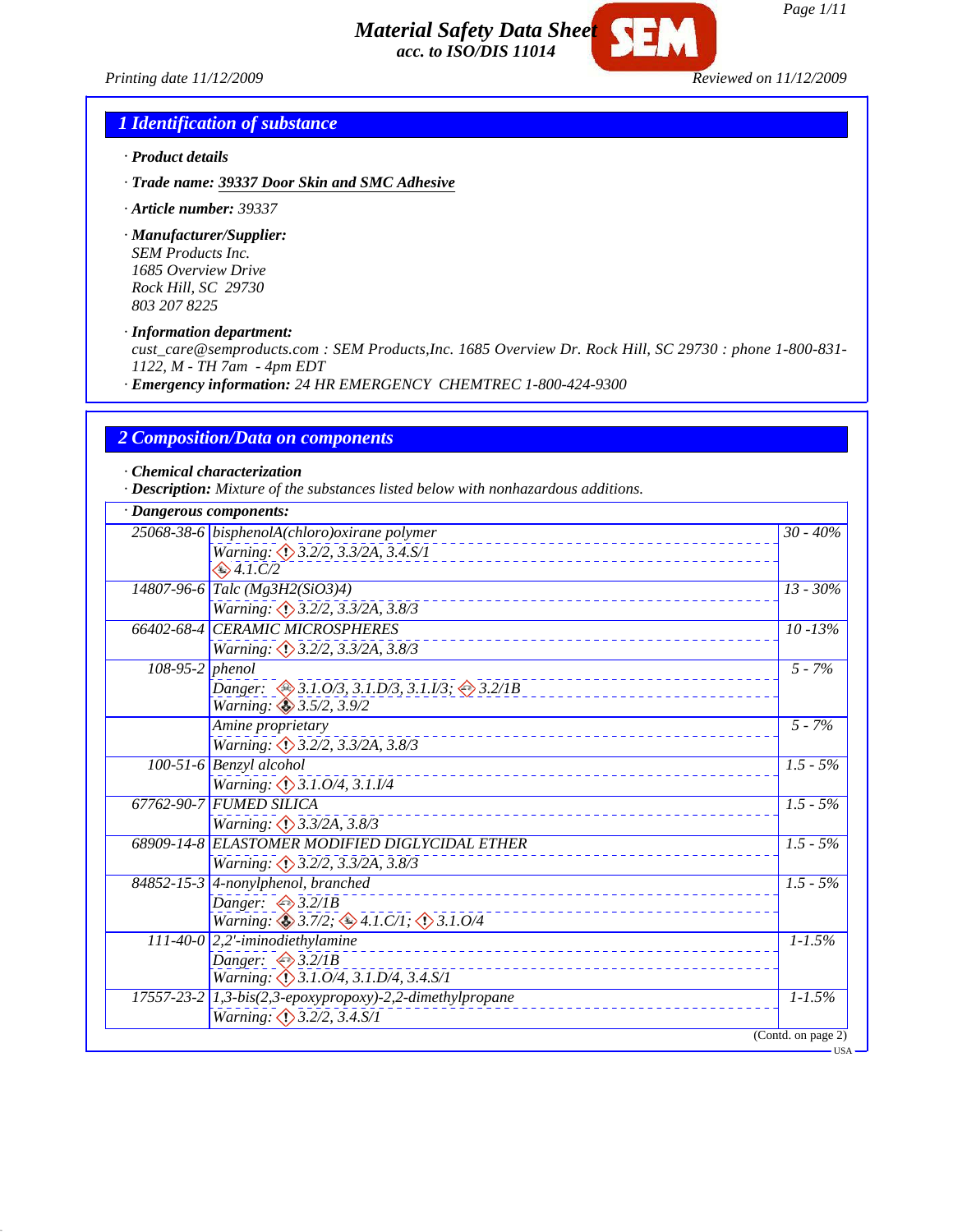*Page 2/11*

*Material Safety Data Sheet acc. to ISO/DIS 11014*

*Printing date 11/12/2009 Reviewed on 11/12/2009*

*Trade name: 39337 Door Skin and SMC Adhesive*



## *3 Hazards identification*

*· Hazard description:*



*· Information pertaining to particular dangers for man and environment:*

*The product has to be labelled due to the calculation procedure of international guidelines. Toxic in contact with skin and if swallowed.*

*Causes burns.*

*Irritating to respiratory system.*

*May cause sensitisation by inhalation and skin contact.*

*Harmful to aquatic organisms, may cause long-term adverse effects in the aquatic environment.*

*Contains epoxy constituents. See information supplied by the manufacturer.*

*· Classification system:*

*The classification was made according to the latest editions of international substances lists, and expanded upon from company and literature data.*

*· NFPA ratings (scale 0 - 4)*



*· HMIS-ratings (scale 0 - 4)*

 HEALTH FIRE  $\boxed{\text{REACTIVITY} \boxed{1}}$  Reactivity = 1 \*3 1 *Health = \*3 Fire = 1*

*· GHS label elements*



*3.1/3 - Toxic if swallowed. 3.1/3 - Toxic in contact with skin. 3.4/1 - May cause an allergic skin reaction. 3.8/3 - May cause respiratory irritation.*

*Danger*

*3.4/1 - May cause allergy or asthma symptoms or breathing difficulties if inhaled.*

(Contd. on page 3)

USA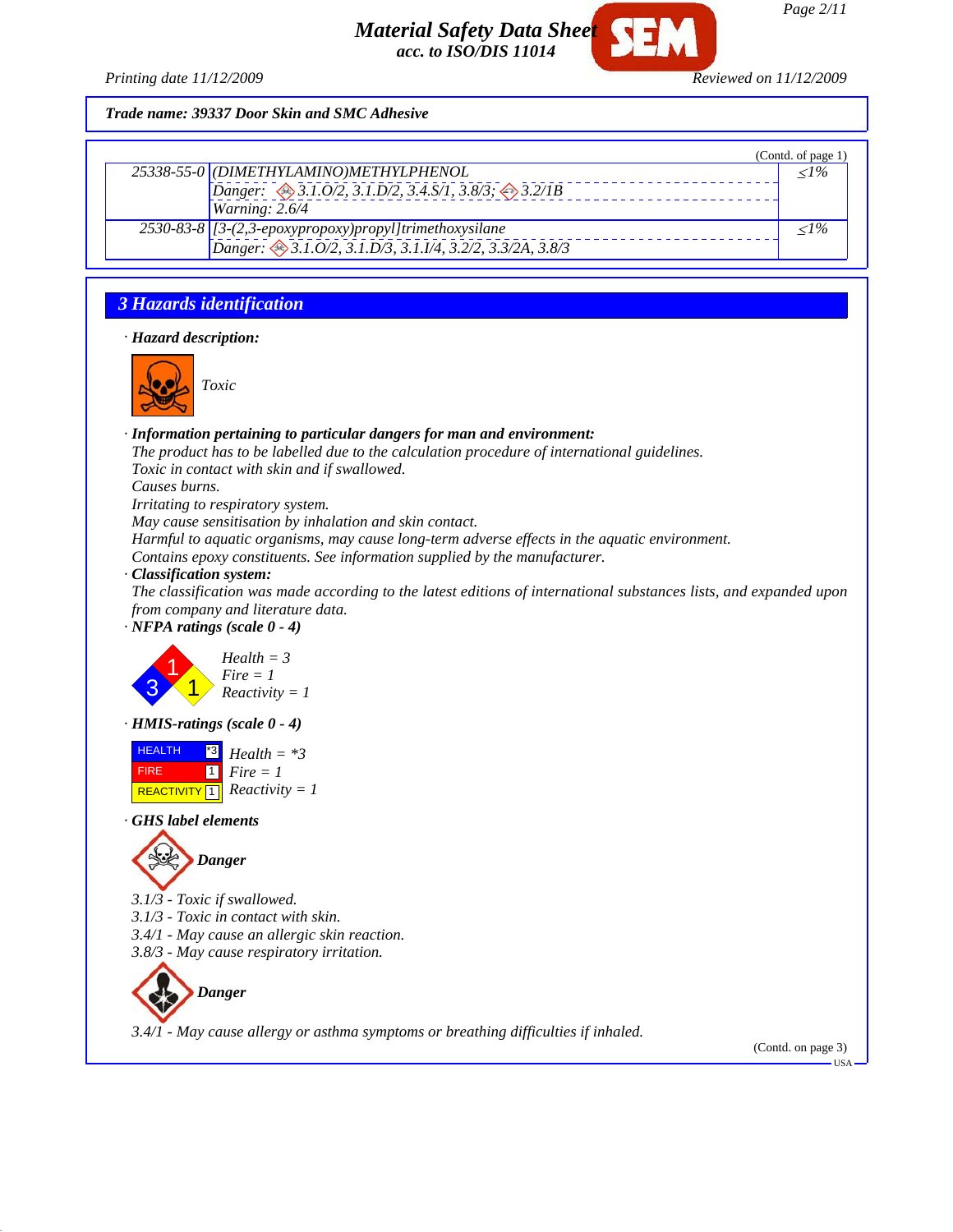*Page 3/11*

*Printing date 11/12/2009 Reviewed on 11/12/2009*

*Trade name: 39337 Door Skin and SMC Adhesive*



*Material Safety Data Sheet acc. to ISO/DIS 11014*

## *4 First aid measures*

```
· General information:
Immediately remove any clothing soiled by the product.
In case of irregular breathing or respiratory arrest provide artificial respiration.
· After inhalation:
Supply fresh air and to be sure call for a doctor.
In case of unconsciousness place patient stably in side position for transportation.
· After skin contact: Immediately wash with water and soap and rinse thoroughly.
```
*· After eye contact: Rinse opened eye for several minutes under running water. Then consult a doctor.*

(Contd. on page 4)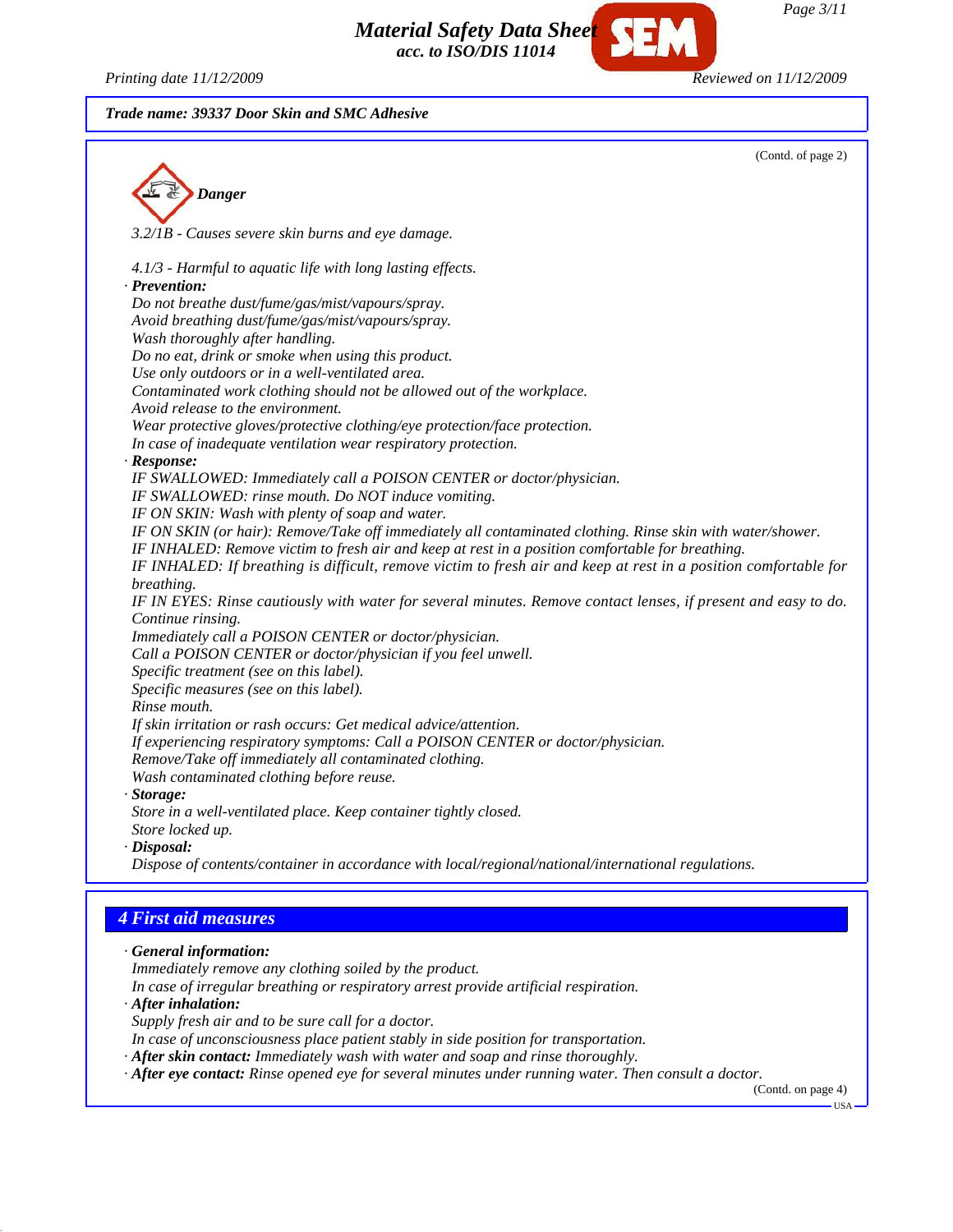*Page 4/11*

*acc. to ISO/DIS 11014*

*Printing date 11/12/2009 Reviewed on 11/12/2009*

#### *Trade name: 39337 Door Skin and SMC Adhesive*

#### *· After swallowing:*

*Do not induce vomiting; immediately call for medical help.*

*Drink copious amounts of water and provide fresh air. Immediately call a doctor.*

## *5 Fire fighting measures*

#### *· Suitable extinguishing agents:*

*CO2, extinguishing powder or water spray. Fight larger fires with water spray or alcohol resistant foam. · Protective equipment: No special measures required.*

*Material Safety Data Sheet*

## *6 Accidental release measures*

- *· Person-related safety precautions: Wear protective equipment. Keep unprotected persons away. · Measures for environmental protection:*
- *Inform respective authorities in case of seepage into water course or sewage system.*

*Do not allow to enter sewers/ surface or ground water.*

*· Measures for cleaning/collecting: Absorb with liquid-binding material (sand, diatomite, acid binders, universal binders, sawdust). Use neutralizing agent.*

*Dispose contaminated material as waste according to item 13.*

*Ensure adequate ventilation.*

## *7 Handling and storage*

*· Handling:*

- *· Information for safe handling:*
- *Ensure good ventilation/exhaustion at the workplace.*

*Prevent formation of aerosols.*

- *· Information about protection against explosions and fires: No special measures required.*
- *· Storage:*
- *· Requirements to be met by storerooms and receptacles: No special requirements.*
- *· Information about storage in one common storage facility: Not required.*
- *· Further information about storage conditions: Keep receptacle tightly sealed.*

## *8 Exposure controls and personal protection*

*· Additional information about design of technical systems: No further data; see item 7.*

*· Components with limit values that require monitoring at the workplace:*

| 108-95-2 phenol                                                                                                                              |  |
|----------------------------------------------------------------------------------------------------------------------------------------------|--|
| PEL $\begin{bmatrix} 19 \text{ mg/m}^3, 5 \text{ ppm} \\ \text{skin} \end{bmatrix}$                                                          |  |
|                                                                                                                                              |  |
|                                                                                                                                              |  |
|                                                                                                                                              |  |
|                                                                                                                                              |  |
|                                                                                                                                              |  |
| REL<br>Short-term value: $C60*mg/m^3$ , $C15.6*ppm$<br>Long-term value: $19 mg/m^3$ , $5 ppm$<br>$TLV$<br>$19 mg/m^3$ , $5 ppm$<br>Skin; BEI |  |
| (Contd. on page 5)                                                                                                                           |  |

USA

(Contd. of page 3)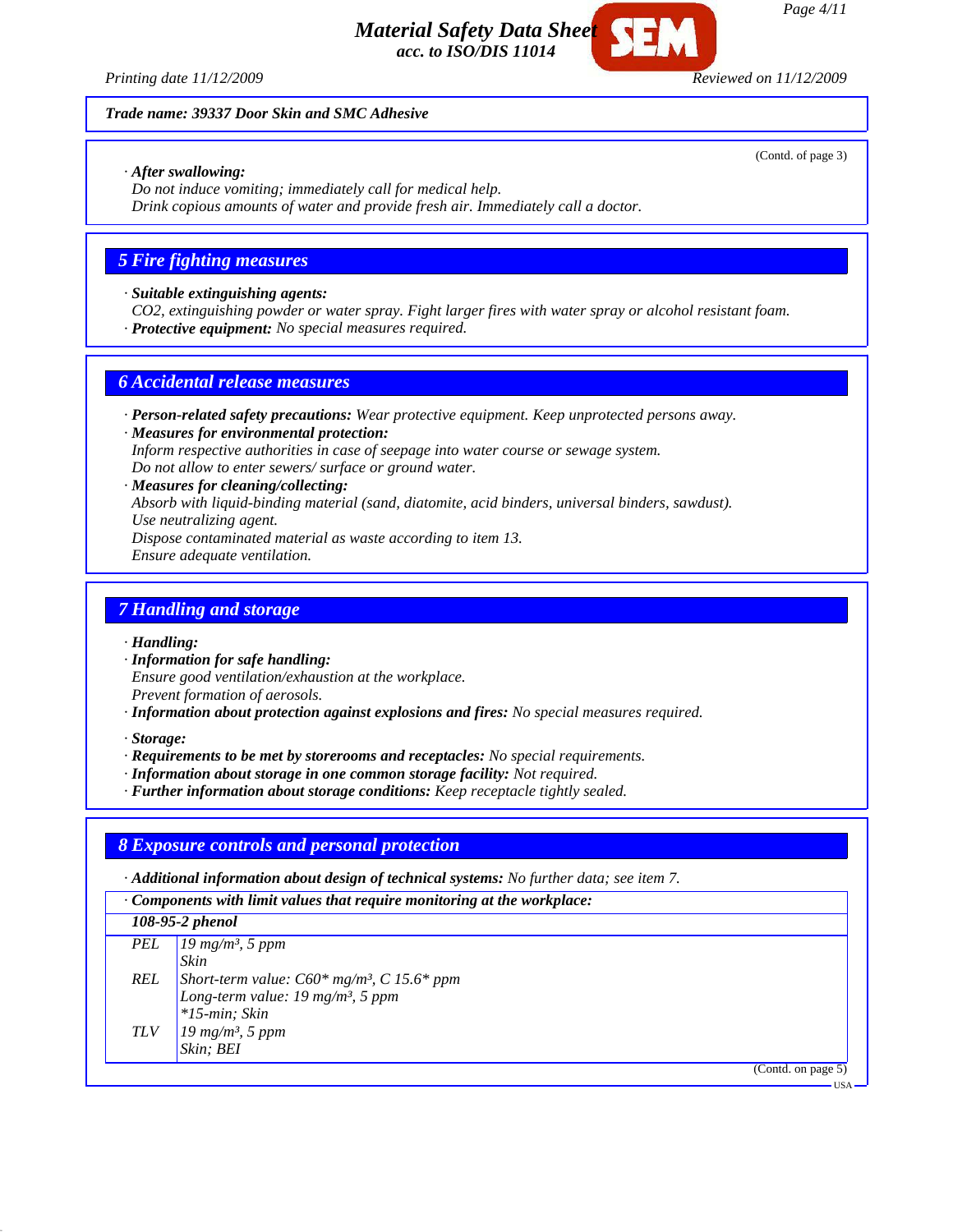*Page 5/11*

*Material Safety Data Sheet acc. to ISO/DIS 11014*

*Printing date 11/12/2009 Reviewed on 11/12/2009*

*Trade name: 39337 Door Skin and SMC Adhesive*

|            | (Contd. of page 4)                                                                                                                                                                                                                                                                                                                                         |
|------------|------------------------------------------------------------------------------------------------------------------------------------------------------------------------------------------------------------------------------------------------------------------------------------------------------------------------------------------------------------|
|            | 100-51-6 Benzyl alcohol                                                                                                                                                                                                                                                                                                                                    |
|            | WEEL $44$ mg/m <sup>3</sup> , 10 ppm                                                                                                                                                                                                                                                                                                                       |
|            | 111-40-0 2,2'-iminodiethylamine                                                                                                                                                                                                                                                                                                                            |
| <b>REL</b> | 4 mg/m <sup>3</sup> , 1 ppm                                                                                                                                                                                                                                                                                                                                |
|            | Skin                                                                                                                                                                                                                                                                                                                                                       |
| <b>TLV</b> | $4.2$ mg/m <sup>3</sup> , 1 ppm<br>Skin                                                                                                                                                                                                                                                                                                                    |
|            | · Additional information: The lists that were valid during the creation were used as basis.                                                                                                                                                                                                                                                                |
|            | · Personal protective equipment:                                                                                                                                                                                                                                                                                                                           |
|            | · General protective and hygienic measures:                                                                                                                                                                                                                                                                                                                |
|            | Keep away from foodstuffs, beverages and feed.                                                                                                                                                                                                                                                                                                             |
|            | Immediately remove all soiled and contaminated clothing.                                                                                                                                                                                                                                                                                                   |
|            | Wash hands before breaks and at the end of work.                                                                                                                                                                                                                                                                                                           |
|            | Store protective clothing separately.                                                                                                                                                                                                                                                                                                                      |
|            | Avoid contact with the eyes and skin.                                                                                                                                                                                                                                                                                                                      |
|            | · Breathing equipment:                                                                                                                                                                                                                                                                                                                                     |
|            | In case of brief exposure or low pollution use respiratory filter device. In case of intensive or longer exposure use                                                                                                                                                                                                                                      |
|            | respiratory protective device that is independent of circulating air.                                                                                                                                                                                                                                                                                      |
|            | · Protection of hands:                                                                                                                                                                                                                                                                                                                                     |
|            | Protective gloves                                                                                                                                                                                                                                                                                                                                          |
|            | The glove material has to be impermeable and resistant to the product/the substance/the preparation.<br>Due to missing tests no recommendation to the glove material can be given for the product/ the preparation/ the<br>chemical mixture.                                                                                                               |
|            | Selection of the glove material on consideration of the penetration times, rates of diffusion and the degradation                                                                                                                                                                                                                                          |
|            | · Material of gloves                                                                                                                                                                                                                                                                                                                                       |
|            | The selection of the suitable gloves does not only depend on the material, but also on further marks of quality and<br>varies from manufacturer to manufacturer. As the product is a preparation of several substances, the resistance<br>of the glove material can not be calculated in advance and has therefore to be checked prior to the application. |
|            | · Penetration time of glove material                                                                                                                                                                                                                                                                                                                       |
| observed.  | The exact break trough time has to be found out by the manufacturer of the protective gloves and has to be                                                                                                                                                                                                                                                 |
|            | $\cdot$ Eye protection:                                                                                                                                                                                                                                                                                                                                    |
|            |                                                                                                                                                                                                                                                                                                                                                            |
|            | Tightly sealed goggles                                                                                                                                                                                                                                                                                                                                     |

| <b>General Information</b> |                                    |  |
|----------------------------|------------------------------------|--|
| Form:                      | Liquid                             |  |
| Color:                     | According to product specification |  |
| Odor:                      | Characteristic                     |  |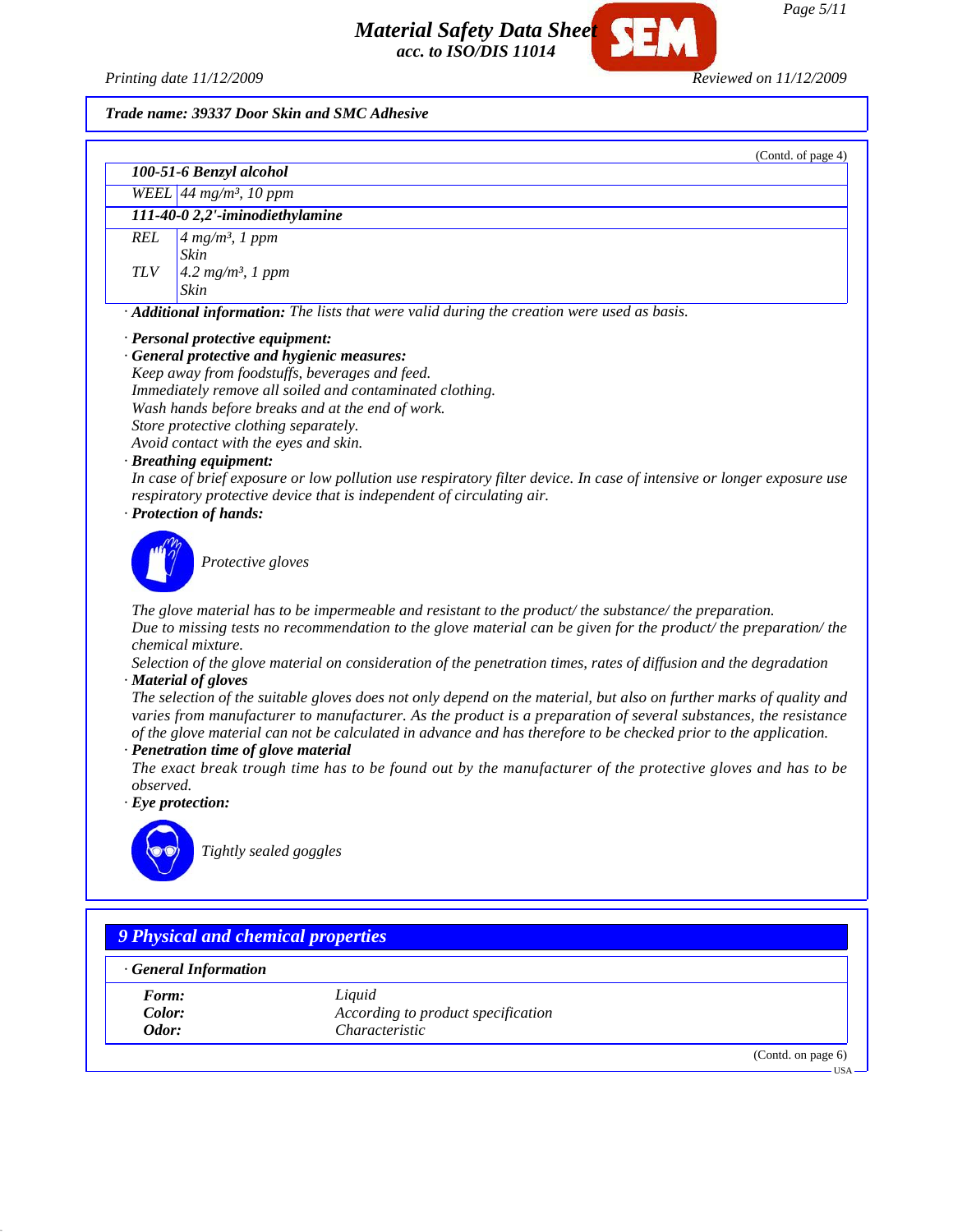*Material Safety Data Sheet acc. to ISO/DIS 11014*

*Printing date 11/12/2009 Reviewed on 11/12/2009*

*Trade name: 39337 Door Skin and SMC Adhesive*

|                                                                                                                                       |                                                                                                           | (Contd. of page 5) |
|---------------------------------------------------------------------------------------------------------------------------------------|-----------------------------------------------------------------------------------------------------------|--------------------|
| Change in condition<br>Melting point/Melting range: Undetermined.<br><b>Boiling point/Boiling range:</b> $181^{\circ}C(358^{\circ}F)$ |                                                                                                           |                    |
| $\cdot$ Flash point:                                                                                                                  | 99 ${}^{\circ}C(210{}^{\circ}F)$                                                                          |                    |
| · Ignition temperature:                                                                                                               | $595^{\circ}C(1103^{\circ}F)$                                                                             |                    |
| $\cdot$ Auto igniting:                                                                                                                | <i>Product is not selfigniting.</i>                                                                       |                    |
| · Danger of explosion:                                                                                                                | Product does not present an explosion hazard.<br>In use, may form flammable/explosive vapour-air mixture. |                    |
| $\cdot$ Density at 20 $\rm{C}(68\rm{^{\circ}F})$ :                                                                                    | 1.39 g/cm <sup>3</sup>                                                                                    |                    |
| · Solubility in / Miscibility with<br>Water:                                                                                          | Not miscible or difficult to mix.                                                                         |                    |
| · Solvent content:<br>Organic solvents:<br><b>VOC</b> content:                                                                        | $0.0\%$<br>$1.6$ g/l / 0.01 lb/gl                                                                         |                    |
| · Solids content:                                                                                                                     | 99.9%                                                                                                     |                    |

## *10 Stability and reactivity*

*· Thermal decomposition / conditions to be avoided: No decomposition if used according to specifications.*

- *· Dangerous reactions No dangerous reactions known.*
- *· Dangerous products of decomposition: No dangerous decomposition products known.*

## *11 Toxicological information*

*· Acute toxicity:*

*· LD/LC50 values that are relevant for classification:*

*108-95-2 phenol*

*Oral LD50 317 mg/kg (rat)*

*Dermal LD50 850 mg/kg (rabbit)*

*· Primary irritant effect:*

*· on the skin: Caustic effect on skin and mucous membranes.*

*· on the eye: Strong caustic effect.*

*· Sensitization:*

*Sensitization possible through inhalation.*

*Sensitization possible through skin contact.*

*· Additional toxicological information:*

*The product shows the following dangers according to internally approved calculation methods for preparations: Toxic*

*Harmful*

*Corrosive*

*Irritant*

(Contd. on page 7) USA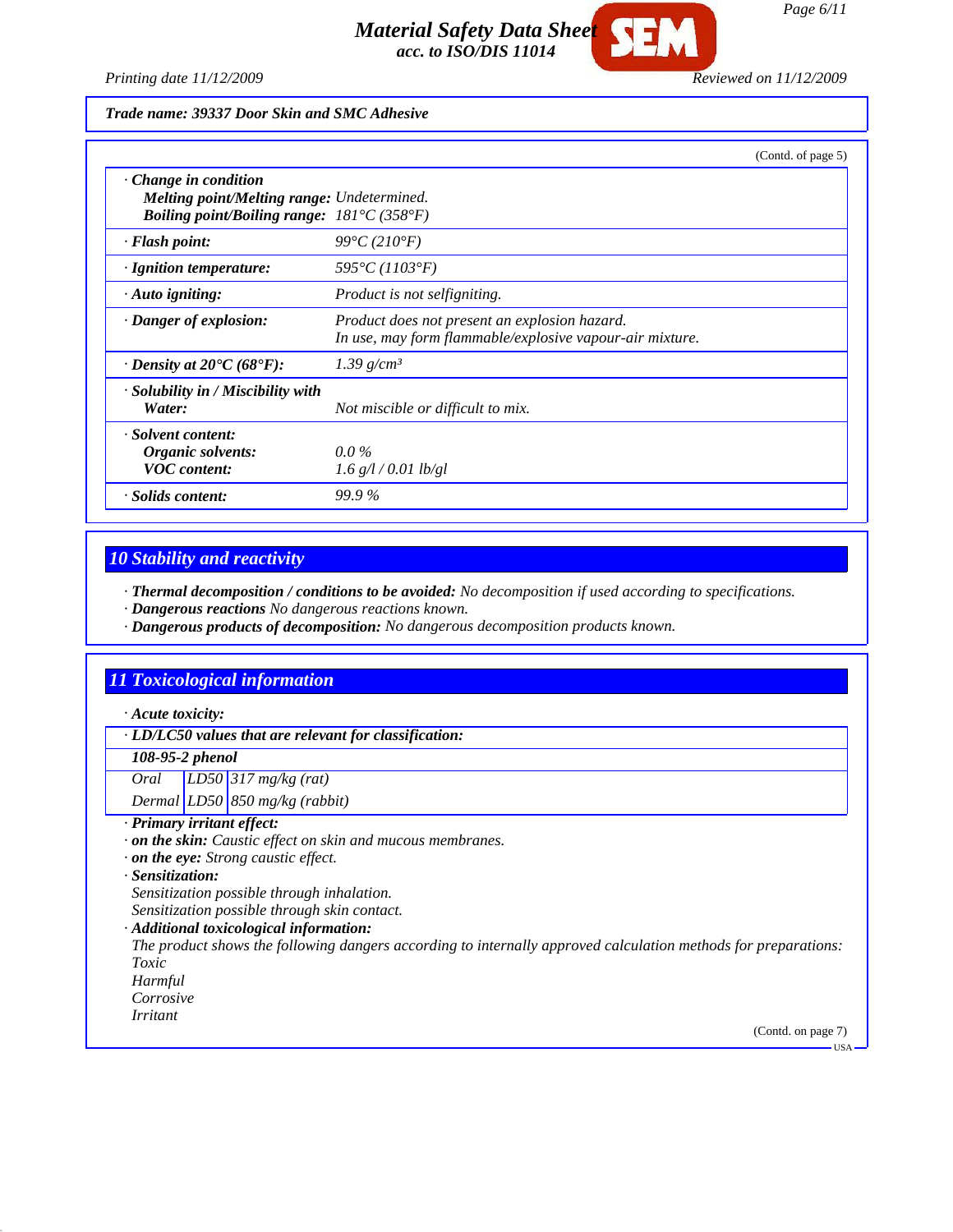*Page 7/11*

*Printing date 11/12/2009 Reviewed on 11/12/2009*

## *Trade name: 39337 Door Skin and SMC Adhesive*

(Contd. of page 6) *Swallowing will lead to a strong caustic effect on mouth and throat and to the danger of perforation of esophagus and stomach.*

*Material Safety Data Sheet*

*acc. to ISO/DIS 11014*

## *12 Ecological information*

- *· Ecotoxical effects:*
- *· Remark: Harmful to fish*
- *· General notes:*

*Water hazard class 2 (Self-assessment): hazardous for water Do not allow product to reach ground water, water course or sewage system. Must not reach bodies of water or drainage ditch undiluted or unneutralized. Danger to drinking water if even small quantities leak into the ground. Harmful to aquatic organisms*

## *13 Disposal considerations*

#### *· Product:*

*· Recommendation:*

*Must not be disposed of together with household garbage. Do not allow product to reach sewage system.*

- *· Uncleaned packagings:*
- *· Recommendation: Disposal must be made according to official regulations.*

| $\cdot$ DOT regulations:                            |                                                                                                                    |
|-----------------------------------------------------|--------------------------------------------------------------------------------------------------------------------|
| <b>TOXIC</b><br><b>ORROSIV</b>                      |                                                                                                                    |
| · Hazard class:                                     | 8                                                                                                                  |
| · Identification number:                            | UN2922                                                                                                             |
| · Packing group:                                    | III                                                                                                                |
|                                                     | · Proper shipping name (technical name): CORROSIVE LIQUID, TOXIC, N.O.S. (3-aminopropyltriethoxysilane,<br>phenol) |
| · Label                                             | $8+6.1$                                                                                                            |
| · Remarks                                           | ORM-D 49CFR § 173.154 b) Limited Quantities of Class 8<br>ORM-D 49CFR 173.150,156,or306                            |
| · Land transport TDG (Canada) and ADR/RID (Europe): |                                                                                                                    |
|                                                     |                                                                                                                    |
| · Hazard class:                                     | 8 Corrosive substances                                                                                             |
| $\cdot$ UN-Number:                                  | 2922                                                                                                               |
| · Packaging group:                                  | III                                                                                                                |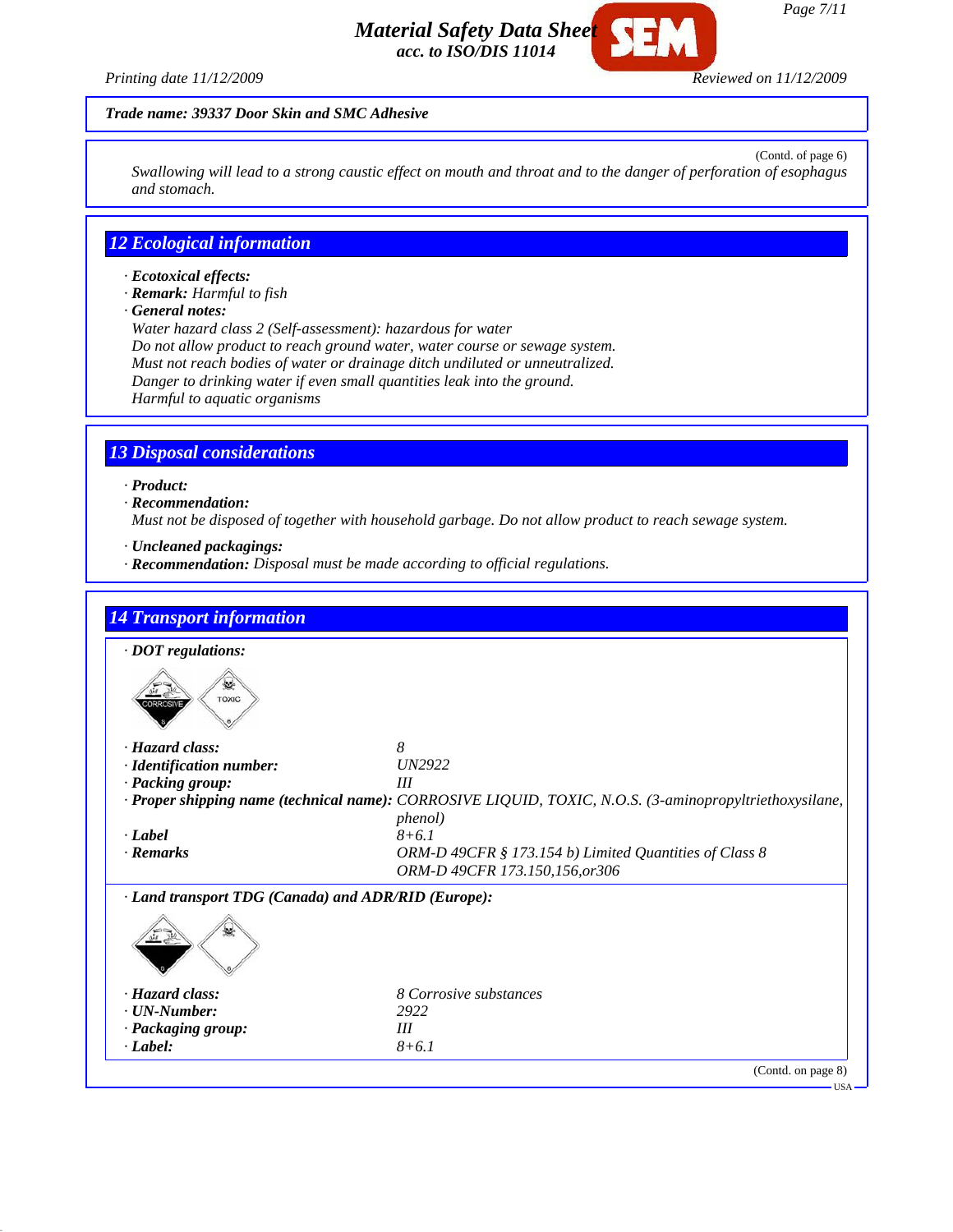*Page 8/11*

*Material Safety Data Sheet acc. to ISO/DIS 11014*

*Printing date 11/12/2009 Reviewed on 11/12/2009*

*Trade name: 39337 Door Skin and SMC Adhesive*

|                                                | (Contd. of page 7)                                                                |
|------------------------------------------------|-----------------------------------------------------------------------------------|
| · Description of goods:                        | 2922 CORROSIVE LIQUID, TOXIC, N.O.S. (3-<br>aminopropyltriethoxysilane, phenol)   |
| · Maritime transport IMDG:                     |                                                                                   |
|                                                |                                                                                   |
| · <b>IMDG</b> Class:                           | 8                                                                                 |
| · UN Number:                                   | 2922                                                                              |
| · Label                                        | $8 + 6.1$                                                                         |
| · Packaging group:                             | III                                                                               |
| · EMS Number:                                  | $F-A, S-B$                                                                        |
| · Marine pollutant:                            | N <sub>O</sub>                                                                    |
| · Propper shipping name:                       | CORROSIVE LIQUID, TOXIC, N.O.S. (3-aminopropyltriethoxysilane,<br><i>phenol</i> ) |
| · Air transport ICAO-TI and IATA-DGR:          |                                                                                   |
|                                                |                                                                                   |
| · ICAO/IATA Class:                             | 8                                                                                 |
| · UN/ID Number:                                | 2922                                                                              |
| · Label                                        | $8 + 6.1$                                                                         |
| · Packaging group:<br>· Propper shipping name: | III<br>CORROSIVE LIQUID, TOXIC, N.O.S. (3-aminopropyltriethoxysilane,             |

# *15 Regulations*

| · Sara                          |                                                   |
|---------------------------------|---------------------------------------------------|
|                                 | · Section 355 (extremely hazardous substances):   |
| $\overline{108}$ -95-2   phenol |                                                   |
|                                 | $107 - 15 - 3$ ethylenediamine                    |
|                                 | · Section 313 (Specific toxic chemical listings): |
|                                 | $14807 - 96 - 6$ Talc (Mg3H2(SiO3)4)              |
| $\overline{108}$ -95-2 phenol   |                                                   |
|                                 | 68909-14-8 ELASTOMER MODIFIED DIGLYCIDAL ETHER    |
|                                 | 25338-55-0 (DIMETHYLAMINO)METHYLPHENOL            |
|                                 | $107-21-1$ ethanediol                             |
|                                 | $67-56-1$ methanol                                |
|                                 | · TSCA (Toxic Substances Control Act):            |
|                                 | 25068-38-6 bisphenolA(chloro) oxirane polymer     |
|                                 | $14807-96-6$ Talc (Mg3H2(SiO3)4)                  |
|                                 | (Contd. on page 9)<br>$-$ USA -                   |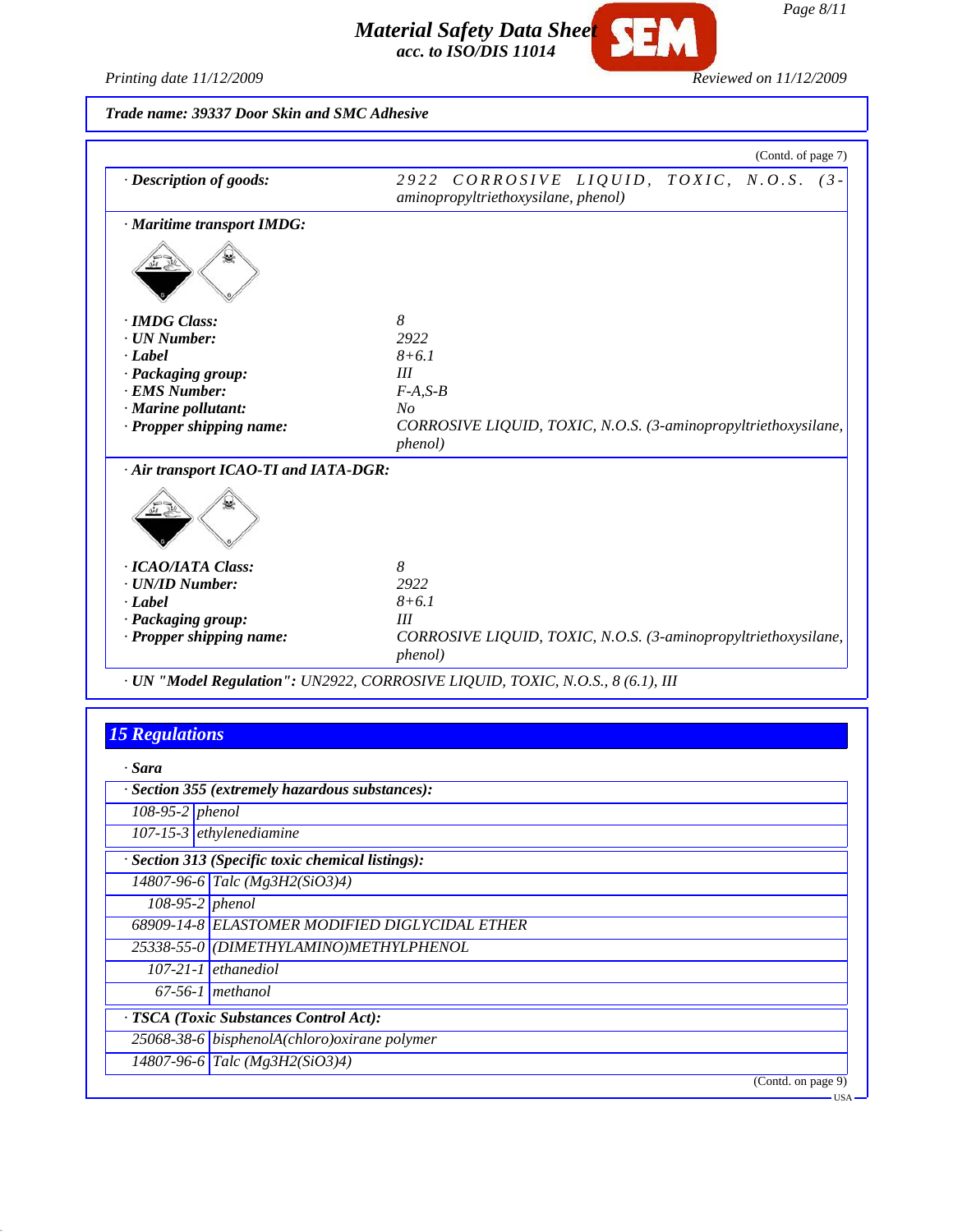*Page 9/11*

*Material Safety Data Sheet acc. to ISO/DIS 11014*

*Printing date 11/12/2009 Reviewed on 11/12/2009*

*Trade name: 39337 Door Skin and SMC Adhesive*

|                   |                                                               | (Contd. of page 8) |
|-------------------|---------------------------------------------------------------|--------------------|
|                   | 66402-68-4 CERAMIC MICROSPHERES                               |                    |
|                   | 68082-29-1 FATTY ACID POLYMERS                                |                    |
| 108-95-2 phenol   |                                                               |                    |
|                   | 100-51-6 Benzyl alcohol                                       |                    |
|                   | 67762-90-7 FUMED SILICA                                       |                    |
|                   | 68909-14-8 ELASTOMER MODIFIED DIGLYCIDAL ETHER                |                    |
|                   | 84852-15-3 4-nonylphenol, branched                            |                    |
|                   | 111-40-0 $\sqrt{2,2'-iminod}$ inthylamine                     |                    |
|                   | 17557-23-2 1,3-bis(2,3-epoxypropoxy)-2,2-dimethylpropane      |                    |
|                   | 112-24-3 3,6-diazaoctanethylenediamin                         |                    |
|                   | 25338-55-0 (DIMETHYLAMINO)METHYLPHENOL                        |                    |
|                   | 2530-83-8 [3-(2,3-epoxypropoxy)propyl]trimethoxysilane        |                    |
|                   | 919-30-2 3-aminopropyltriethoxysilane                         |                    |
| · Proposition 65  |                                                               |                    |
|                   | Chemicals known to cause cancer:                              |                    |
|                   | 25068-38-6 bisphenolA(chloro)oxirane polymer                  |                    |
|                   | $107-21-1$ ethanediol                                         |                    |
|                   | 1333-86-4 Carbon black                                        |                    |
|                   | · Chemicals known to cause reproductive toxicity for females: |                    |
|                   | None of the ingredients is listed.                            |                    |
|                   | · Chemicals known to cause reproductive toxicity for males:   |                    |
|                   | None of the ingredients is listed.                            |                    |
|                   | · Chemicals known to cause developmental toxicity:            |                    |
| $64-17-5$ ethanol |                                                               |                    |
|                   | · Cancerogenity categories                                    |                    |
|                   | · EPA (Environmental Protection Agency)                       |                    |
| $108-95-2$ phenol |                                                               |                    |
|                   | $107-15-3$ ethylenediamine                                    | $\boldsymbol{D}$   |
|                   | · IARC (International Agency for Research on Cancer)          |                    |
|                   | 14807-96-6 Talc (Mg3H2(SiO3)4)                                | 3                  |
| 108-95-2 phenol   |                                                               | 3                  |
|                   | $1333-86-4$ Carbon black                                      | 2B                 |
|                   | · NTP (National Toxicology Program)                           |                    |
|                   | None of the ingredients is listed.                            |                    |
|                   |                                                               |                    |
|                   | · TLV (Threshold Limit Value established by ACGIH)            |                    |
|                   | 14807-96-6 Talc (Mg3H2(SiO3)4)                                | A4                 |
| 108-95-2 phenol   |                                                               | A4                 |
|                   | $107-21-1$ ethanediol                                         | A4                 |
|                   | 1333-86-4 Carbon black                                        | A4                 |
|                   | 107-15-3 ethylenediamine                                      | A4                 |
| $64-17-5$ ethanol |                                                               | A4                 |

USA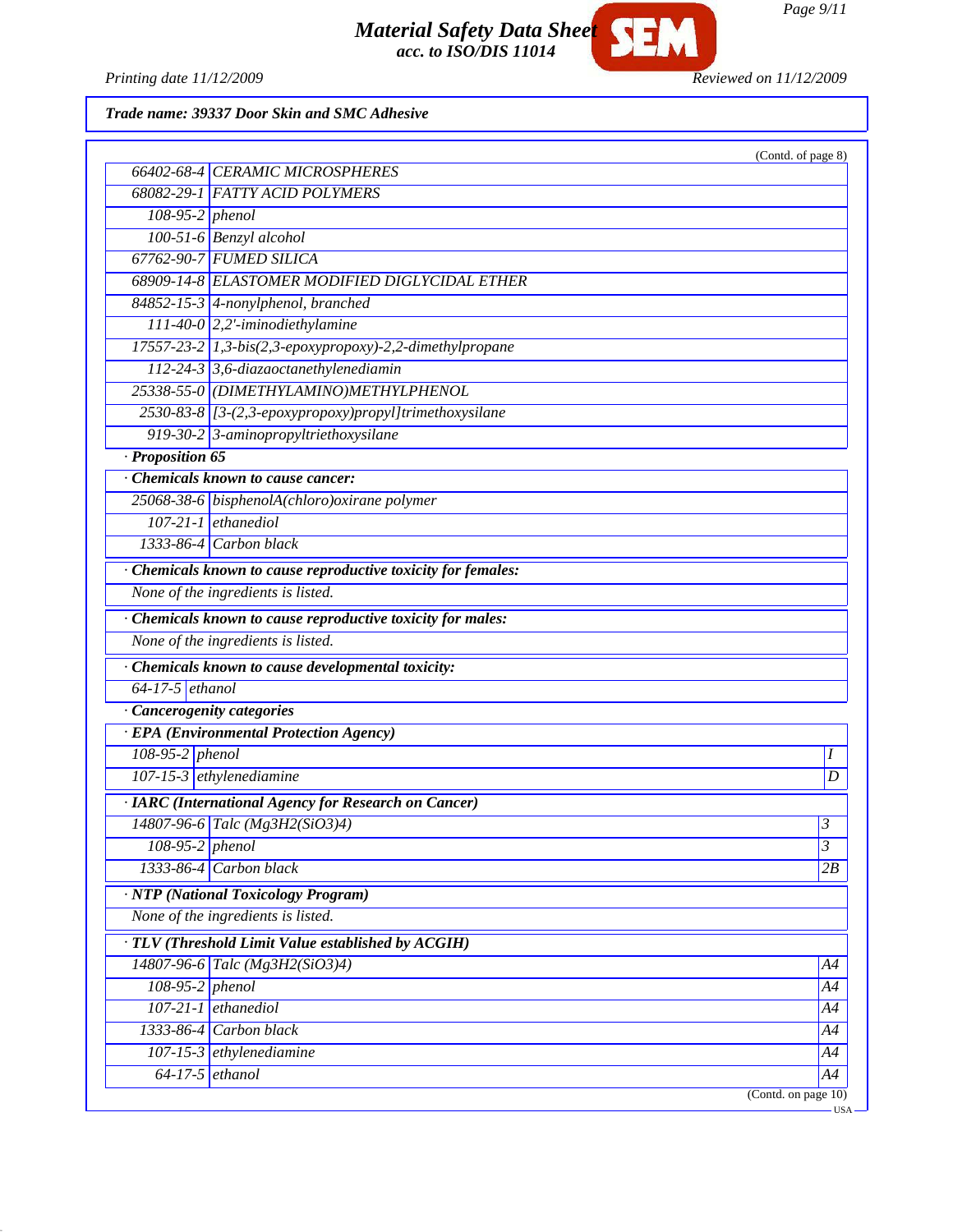*Page 10/11*

*Material Safety Data Sheet acc. to ISO/DIS 11014*

*Printing date 11/12/2009 Reviewed on 11/12/2009*

*Trade name: 39337 Door Skin and SMC Adhesive*

(Contd. of page 9)

*· NIOSH-Ca (National Institute for Occupational Safety and Health)*

*1333-86-4 Carbon black*

*67-56-1 methanol*

#### *· OSHA-Ca (Occupational Safety & Health Administration)*

*None of the ingredients is listed.*

#### *· Product related hazard informations:*

*The product has been classified and marked in accordance with directives on hazardous materials.*

*· Hazard symbols: Toxic*

*· Hazard-determining components of labelling: phenol bisphenolA(chloro)oxirane polymer Benzyl alcohol 2,2'-iminodiethylamine 1,3-bis(2,3-epoxypropoxy)-2,2-dimethylpropane*

#### *· Risk phrases:*

*Toxic in contact with skin and if swallowed. Causes burns. Irritating to respiratory system. May cause sensitisation by inhalation and skin contact. Harmful to aquatic organisms, may cause long-term adverse effects in the aquatic environment.*

*· Safety phrases:*

*Do not breathe gas/fumes/vapour/spray (appropriate wording to be specified by the manufacturer). In case of contact with eyes, rinse immediately with plenty of water and seek medical advice. Wear suitable protective clothing, gloves and eye/face protection. In case of accident or if you feel unwell, seek medical advice immediately (show the label where possible). Avoid release to the environment. Refer to special instructions/safety data sheets.*

#### *· Special labeling of certain preparations:*

*Contains epoxy constituents. See information supplied by the manufacturer.*

#### *16 Other information*

*This information is based on our present knowledge. However, this shall not constitute a guarantee for any specific product features and shall not establish a legally valid contractual relationship.*

#### *· Department issuing MSDS: Environment protection department.*

*· Contact: Steve Gaver*

*· Abbreviations and acronyms: ADR: Accord européen sur le transport des marchandises dangereuses par Route (European Agreement concerning the International Carriage of Dangerous Goods by Road) RID: Règlement international concernant le transport des marchandises dangereuses par chemin de fer (Regulations Concerning the International Transport of Dangerous Goods by Rail) IMDG: International Maritime Code for Dangerous Goods DOT: US Department of Transportation IATA: International Air Transport Association IATA-DGR: Dangerous Goods Regulations by the "International Air Transport Association" (IATA) ICAO: International Civil Aviation Organization ICAO-TI: Technical Instructions by the "International Civil Aviation Organization" (ICAO) GHS: Globally Harmonized System of Classification and Labelling of Chemicals ACGIH: American Conference of Governmental Industrial Hygienists NFPA: National Fire Protection Association (USA)* (Contd. on page 11) USA